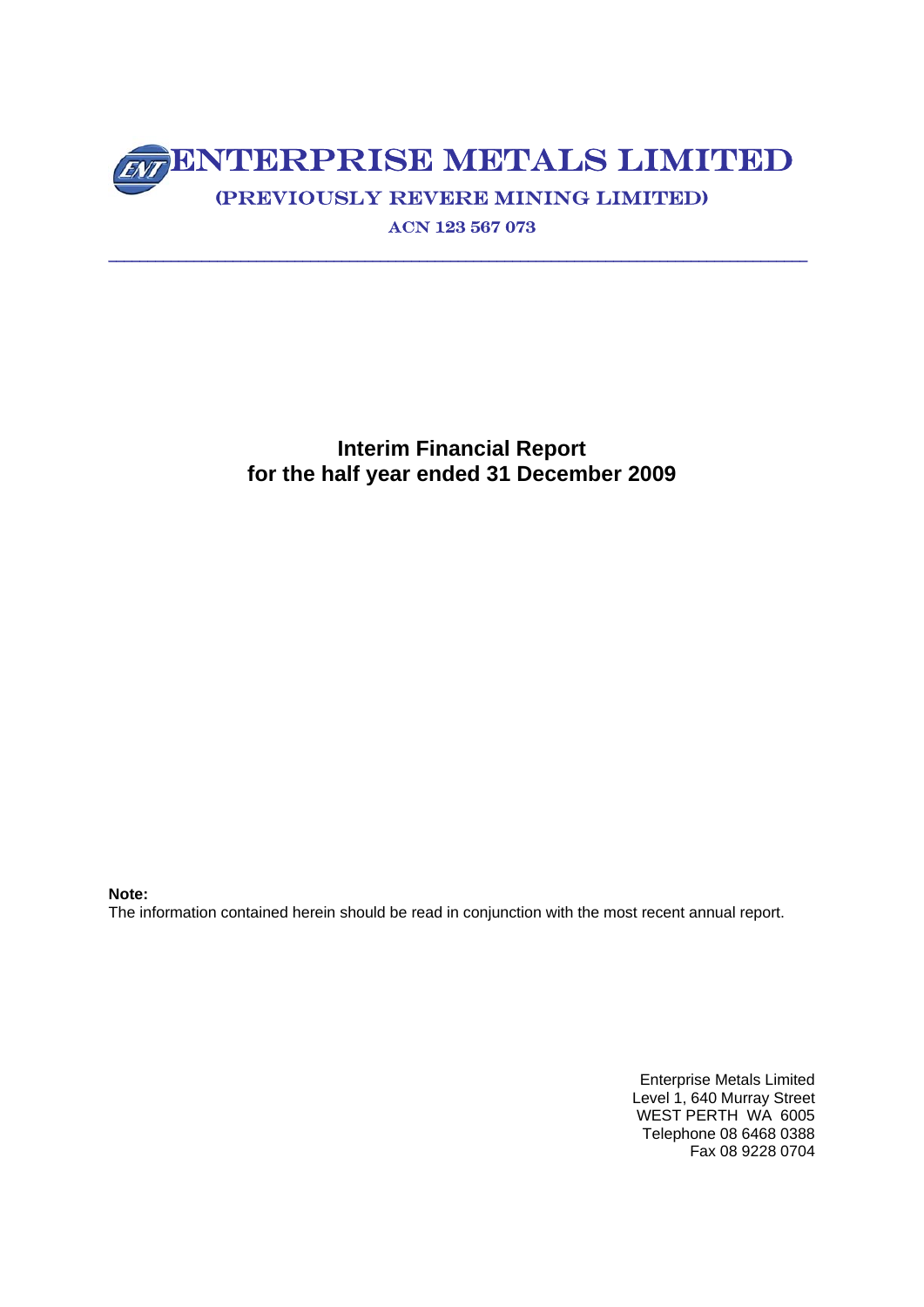## **DIRECTORS' REPORT**

Your directors submit the financial report of the consolidated entity for the half-year ended 31 December 2009.

#### **DIRECTORS**

The names of directors who held office during or since the end of the half-year:

| Paul Larsen  | Chairman (Non-executive Director)         |
|--------------|-------------------------------------------|
| Dermot Ryan  | Managing Director since 14 October 2008   |
| Bruce Hawley | Executive Director since 14 October 2008. |

#### **REVIEW OF OPERATIONS**

During the half year in review, the Company completed a number of Corporate and Exploration activities.

#### **Corporate**

During the half year in review, the Company completed a non-renounceable Entitlement Offer to Shareholders. The Company allotted 15,209,743 Shares and 16,209,743 Options to raise \$2,281,461.

#### **Exploration**

The Company continued its exploration activities of its Projects in Western Australia including:

- Gold Projects Darlot, Revere, Wattagee, and Fraser Range
- Uranium Projects Yalgoo, Byro, Maitland, Lake Mason, Darlot, and Sylvania
- Iron Ore Sylvania, Earaheedy, Fraser Range, and Eucla

Specific Activities undertaken by the Company include:

- The Department of mines has approved a drilling program at Wattagee to test for base metal and gold targets.
- At the Revere project, reverse circulation drill testing of various gold/copper and geophysical targets in the Yerrida Basin was completed.
- Two additional VTEM surveys were flown, at Donald Well and West Ruby Bore. Targets from these surveys remain to be followed up.
- At Yalgoo, a detailed magnetic and radiometric survey defined a significant 30km long uranium channel anomaly within the Salt River. The anomaly is within mapped calcrete and overlies a greenstone belt.
- Gravity surveys at Eucla identified possible iron oxide/copper-gold ("IOCG") targets.

Further information as to the Company's exploration activities can be found in the quarterly reports located on the Company website.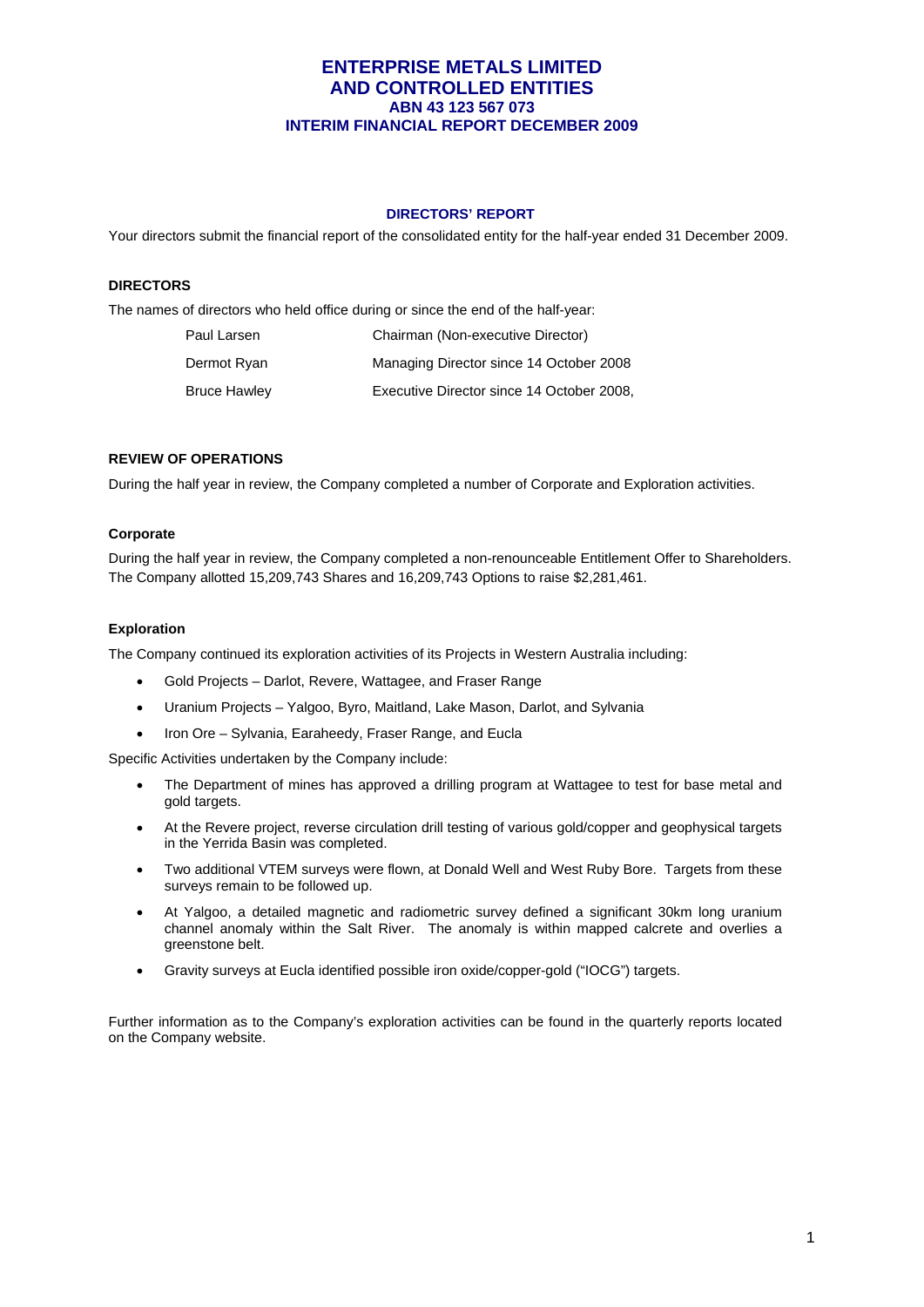## **AUDITOR'S DECLARATION**

**Director** 

The lead auditor's independence declaration under section 307C of the *Corporations Act 2001* is set out on page 3 for the half year ended 31 December 2009.

This report is signed in accordance with a resolution of the Board of Directors.

 **Paul Larsen**  Dated this 12<sup>th</sup> Day of March 2010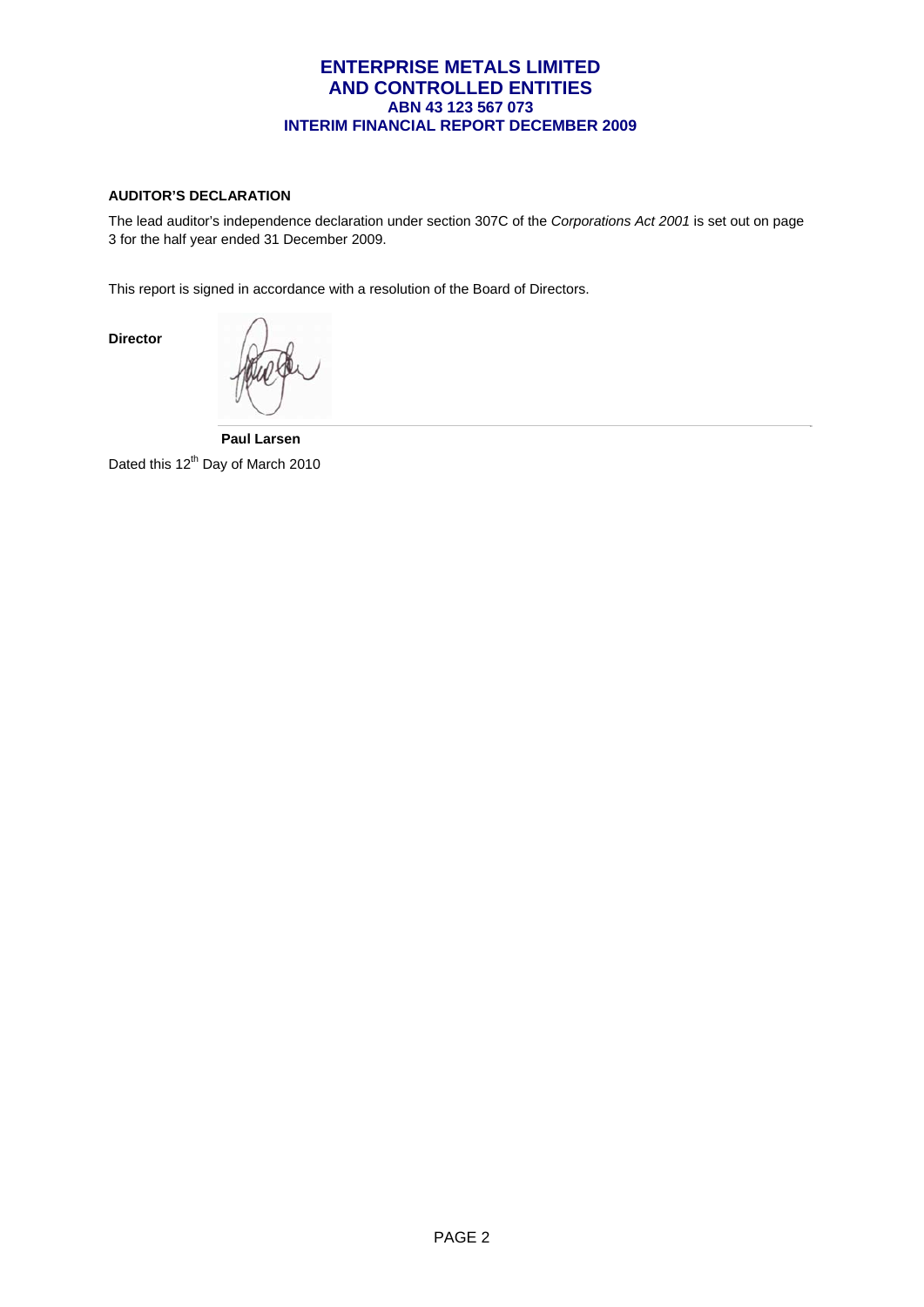

10 Kings Park Road West Perth WA 6005 PO BOX 570 West Perth WA 6872

T +61 8 9480 2000 F +61 8 9322 7787 E admin@gtwa.com.au W www.grantthornton.com.au

# AUDITOR'S INDEPENDENCE DECLARATION TO THE DIRECTORS OF ENTERPRISE METALS LIMITED

In accordance with the requirements of section 307C of the Corporations Act 2001, as lead auditor for the review of Enterprise Metals Limited for the half-year ended 31 December 2009, I declare that, to the best of my knowledge and belief, there have been:

- a No contraventions of the auditor independence requirements of the Corporations Act 2001 in relation to the review; and
- b No contraventions of any applicable code of professional conduct in relation to the review.

GRANT THORNTON AUDIT PTY LTD Chartered Accountants

My Vivat

J W Vibert Director – Audit & Assurance Services

Perth, 12 March 2010

Grant Thornton Audit Pty Ltd ACN 130 913 594, a subsidiary or related entity of Grant Thornton Australia Limited ABN 41 127 556 389.

Grant Thornton Australia Limited is a member firm within Grant Thornton International Ltd. Grant Thornton International Ltd and the member firms are not a worldwide partnership. Grant Thornton Australia Limited, together with its subsidiaries and related entities, delivers its services independently in Australia.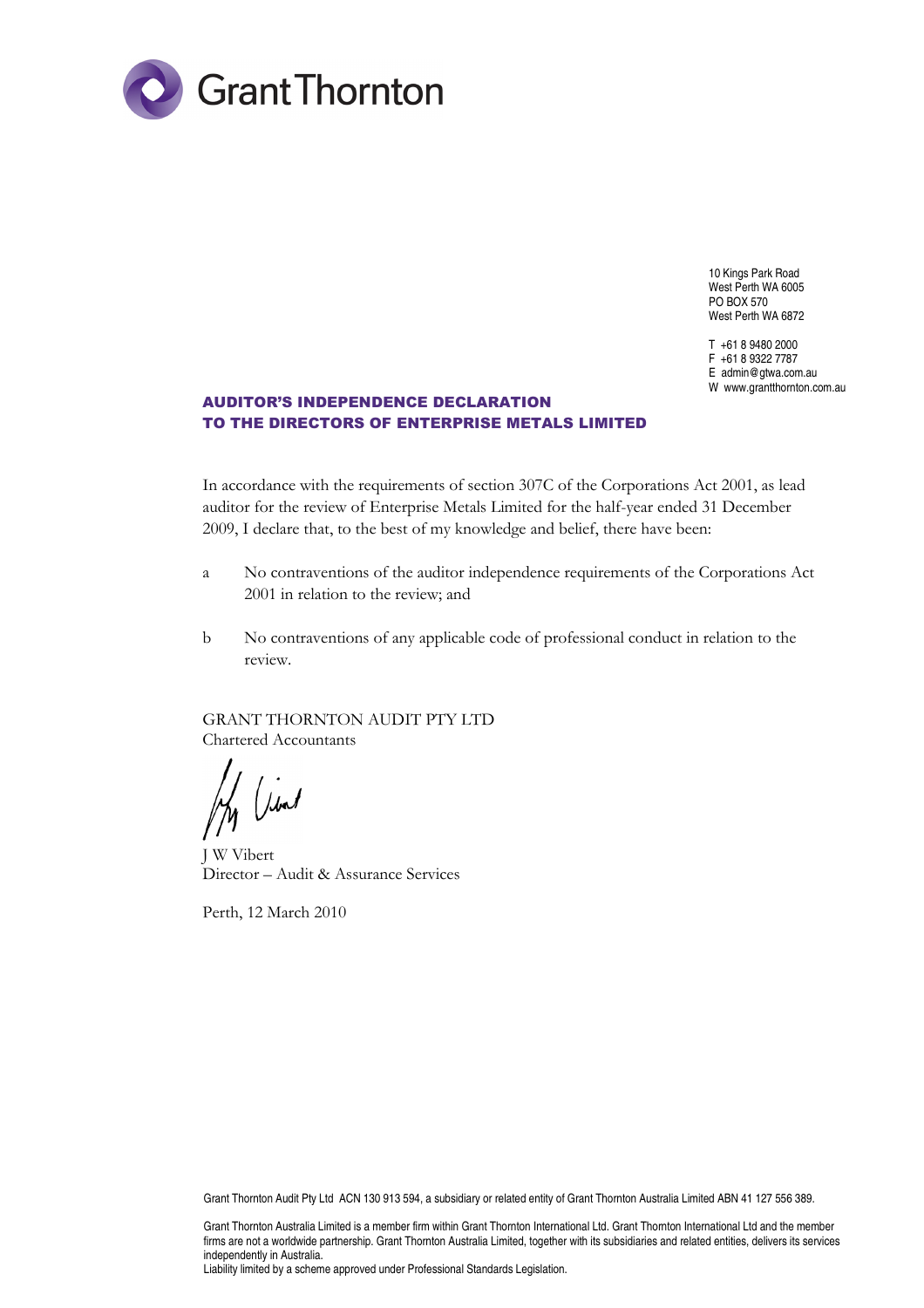## **CONSOLIDATED STATEMENT OF COMPREHENSIVE INCOME FOR THE HALF YEAR ENDED 31 DECEMBER 2009**

|                                                                            | <b>Economic Entity</b> |                   |
|----------------------------------------------------------------------------|------------------------|-------------------|
|                                                                            | 31 Dec 2009<br>\$      | 31 Dec 2008<br>\$ |
| Interest Income                                                            | 17,523                 |                   |
| Other Income                                                               | 121,171                | 81,741            |
| Accounting and Audit Fees                                                  | (17,079)               | 3,484             |
| Share registry and Listing Fees                                            | (70, 241)              | (17, 250)         |
| <b>Employee Benefit Expense</b>                                            | (117, 475)             | (111, 902)        |
| Share-based payments expense                                               |                        | (243,000)         |
| Computers and Software expenses                                            | (489)                  | (375)             |
| Depreciation                                                               | (5, 180)               | (1,368)           |
| Insurance expenses                                                         | (15, 474)              | (267)             |
| <b>Investor Relations</b>                                                  | (5,356)                | (3,883)           |
| <b>Exploration Expenses not capitalised</b>                                | (53, 166)              | 10,433            |
| Impairment of Capitalised Exploration Expenses                             | (62,093)               |                   |
| Office rent                                                                | (7,588)                | (47,087)          |
| Office equipment and supplies                                              | (6, 826)               | (21,089)          |
| Other expenses                                                             | (29, 735)              | (19,026)          |
| Loss before income tax                                                     | (252,008)              | (369, 589)        |
| Income tax expense                                                         |                        |                   |
| Loss for the period                                                        | (252,008)              | (369, 589)        |
| Other comprehensive income                                                 |                        |                   |
| Other comprehensive income                                                 |                        |                   |
| Other comprehensive income for the period, net of tax                      |                        |                   |
| Total other comprehensive income for the period                            |                        |                   |
| Loss attributable to members of the parent entity                          | (252,008)              | (369, 589)        |
| Total comprehensive income attributable to members of<br>the parent entity | (252,008)              | (369, 589)        |
| <b>Overall Operations:</b>                                                 |                        |                   |
| Basic/diluted loss per share (cents per share)                             | (0.28)                 | (0.68)            |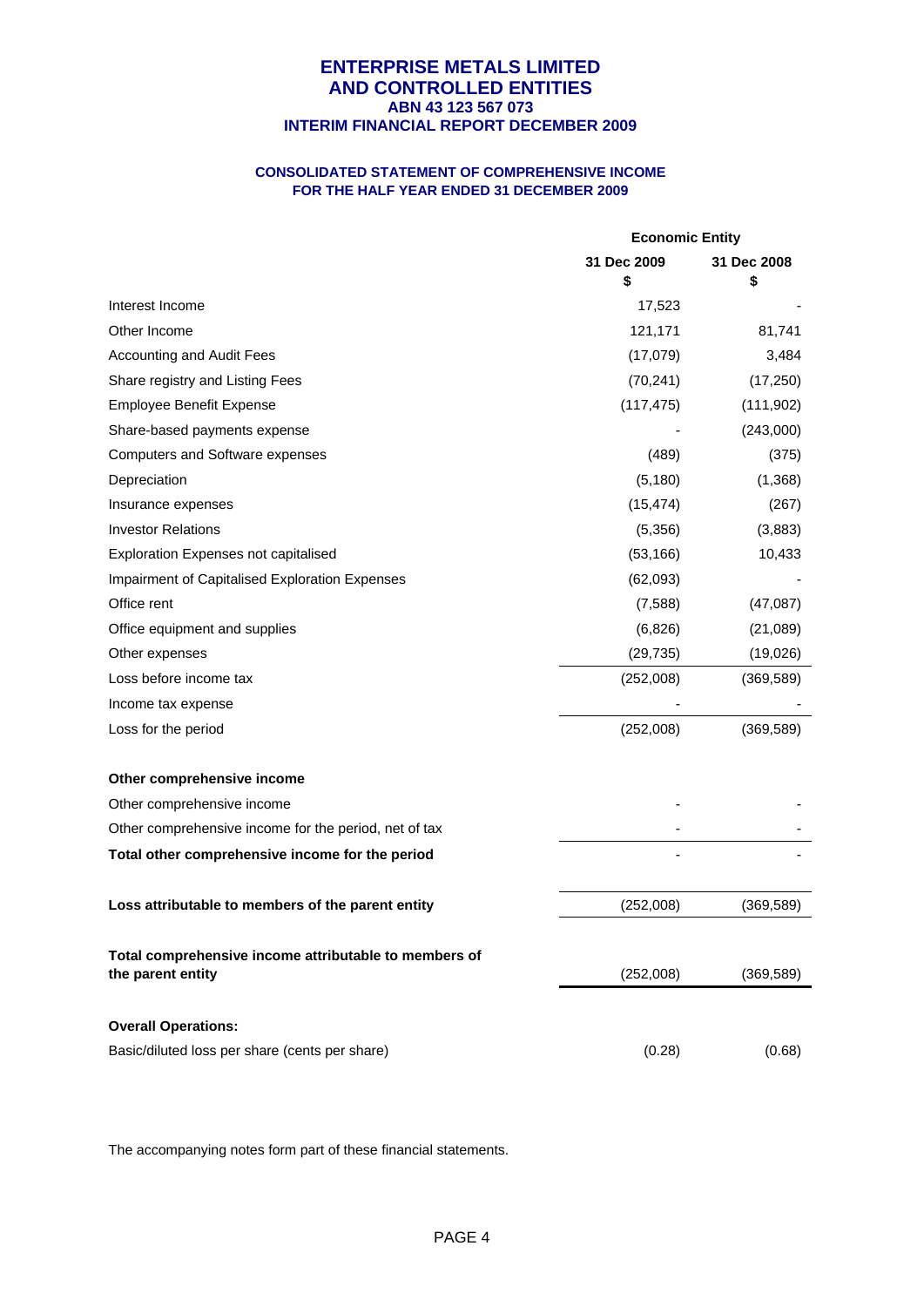## **CONSOLIDATED STATEMENT OF FINANCIAL POSITION AS AT 31 DECEMBER 2009**

|                                               | <b>Economic Entity</b> |                   |                   |
|-----------------------------------------------|------------------------|-------------------|-------------------|
|                                               | <b>Note</b>            | 31 Dec 2009<br>\$ | 30 Jun 2009<br>\$ |
| <b>Current Assets</b>                         |                        |                   |                   |
| Cash and cash equivalents                     |                        | 1,129,967         | 1,036,254         |
| Trade and other receivables                   |                        | 279,059           | 110,421           |
| <b>Total Current Assets</b>                   |                        | 1,409,026         | 1,146,675         |
| <b>Non-Current Assets</b>                     |                        |                   |                   |
| Plant and Equipment                           |                        | 38,247            | 8,508             |
| <b>Exploration and Evaluation Expenditure</b> |                        | 12,149,177        | 9,989,822         |
| <b>Other Assets</b>                           |                        | 378               | 529               |
| <b>Total Non-Current Assets</b>               |                        | 12,187,802        | 9,998,859         |
| <b>TOTAL ASSETS</b>                           |                        | 13,596,828        | 11,145,534        |
| <b>Current Liabilities</b>                    |                        |                   |                   |
| Trade and other payables                      |                        | 293,139           | 210,642           |
| <b>Total Current Liabilities</b>              |                        | 293,139           | 210,642           |
| <b>TOTAL LIABILITIES</b>                      |                        | 293,139           | 210,642           |
| <b>NET ASSETS</b>                             |                        | 13,303,689        | 10,934,892        |
| <b>Equity</b>                                 |                        |                   |                   |
| <b>Issued Capital</b>                         | 3                      | 13,830,903        | 11,210,098        |
| <b>Reserves</b>                               |                        | 877,150           | 877,150           |
| <b>Accumulated Losses</b>                     |                        | (1,404,364)       | (1, 152, 356)     |
| <b>TOTAL EQUITY</b>                           |                        | 13,303,689        | 10,934,892        |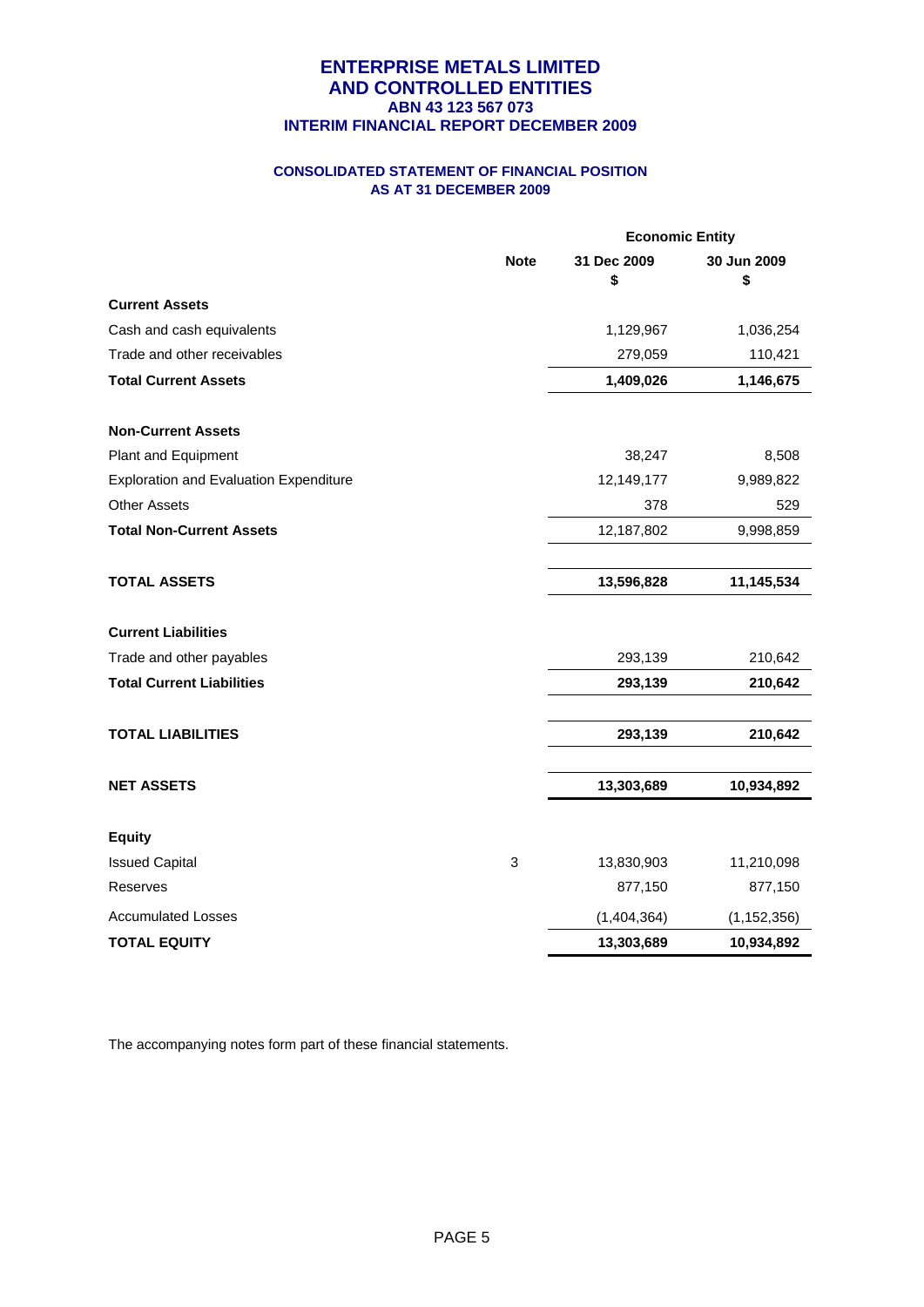# **CONSOLIDATED STATEMENT OF CHANGES IN EQUITY FOR THE HALF-YEAR ENDED 31 DECEMBER 2009**

|                                                     | <b>Share Capital</b><br>Ordinary | <b>Option Premium</b><br><b>Reserve</b> | Accumulated<br>Losses | <b>Total</b> |
|-----------------------------------------------------|----------------------------------|-----------------------------------------|-----------------------|--------------|
|                                                     | \$                               | \$                                      | \$                    | \$           |
| Balance at 1July 2008                               | 5,604,598                        | 109.800                                 | (275, 911)            | 5,438,487    |
| Shares issued during the period<br>(net of costs)   | 5,550,000                        | -                                       |                       | 5,550,000    |
| Options issued to directors<br>during the period    |                                  | 364,500                                 |                       | 364.500      |
| Total Comprehensive Income/(Loss)<br>for the period |                                  |                                         | (369, 589)            | (369,589)    |
| Balance at 31 Dec 2008                              | 11,154,598                       | 474,300                                 | (645, 500)            | 10,983,398   |

|                                                     | <b>Share Capital</b><br>Ordinary | <b>Option Premium</b><br><b>Reserve</b> | Accumulated<br><b>Losses</b> | Total      |
|-----------------------------------------------------|----------------------------------|-----------------------------------------|------------------------------|------------|
|                                                     | \$                               | \$                                      | \$                           | \$         |
| Balance at 1 July 2009                              | 11,210,098                       | 877,150                                 | (1, 152, 356)                | 10,934,892 |
| Shares issued during the period<br>(net of costs)   | 2,620,805                        |                                         |                              | 2,620,805  |
| Total Comprehensive Income/(Loss)<br>for the period | -                                |                                         | (252,008)                    | (252,008)  |
| Balance at 31 Dec 2009                              | 13,830,903                       | 877,150                                 | (1,404,364)                  | 13,303,689 |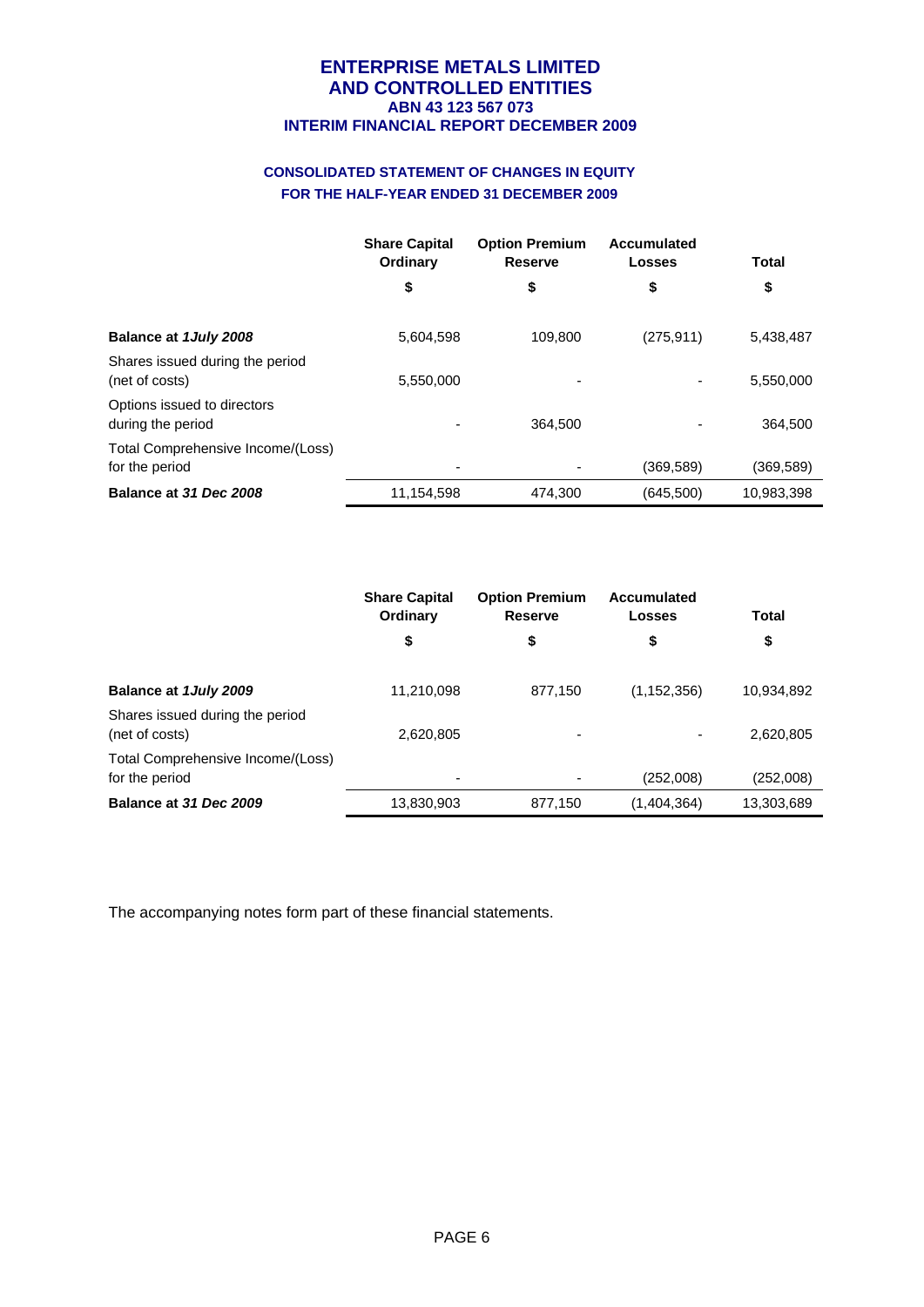## **CONSOLIDATED STATEMENT OF CASH FLOWS FOR THE HALF YEAR ENDED 31 DECEMBER 2009**

|                                                     |                   | <b>Economic Entity</b> |  |
|-----------------------------------------------------|-------------------|------------------------|--|
|                                                     | 31 Dec 2009<br>\$ | 31 Dec 2008<br>\$      |  |
| <b>CASH FLOWS FROM OPERATING ACTIVITIES</b>         |                   |                        |  |
| Payments to suppliers and employees                 | (421, 537)        | (286, 317)             |  |
| Interest received                                   | 17,523            | 81,741                 |  |
| Other income                                        | 133,288           |                        |  |
| Net cash used in operating activities               | (270, 726)        | (204, 576)             |  |
| <b>CASH FLOWS FROM INVESTING ACTIVITIES</b>         |                   |                        |  |
| Purchase of property, plant and equipment           | (34, 918)         |                        |  |
| Exploration and evaluation expenditure              | (2,221,448)       | (404, 912)             |  |
| Purchase of controlled entity, net of cash acquired |                   | (23, 391)              |  |
| Net cash used in investing activities               | (2, 256, 366)     | (428, 303)             |  |
| <b>CASH FLOWS FROM FINANCING ACTIVITIES</b>         |                   |                        |  |
| Proceeds from issue of shares                       | 2,620,805         |                        |  |
| Net cash provided by financing activities           | 2,620,805         |                        |  |
| Net increase / (decrease) in cash held              | 93,713            | (632, 879)             |  |
| Cash at beginning of period                         | 1,036,254         | 2,646,960              |  |
| Cash at end of period                               | 1,129,967         | 2,014,081              |  |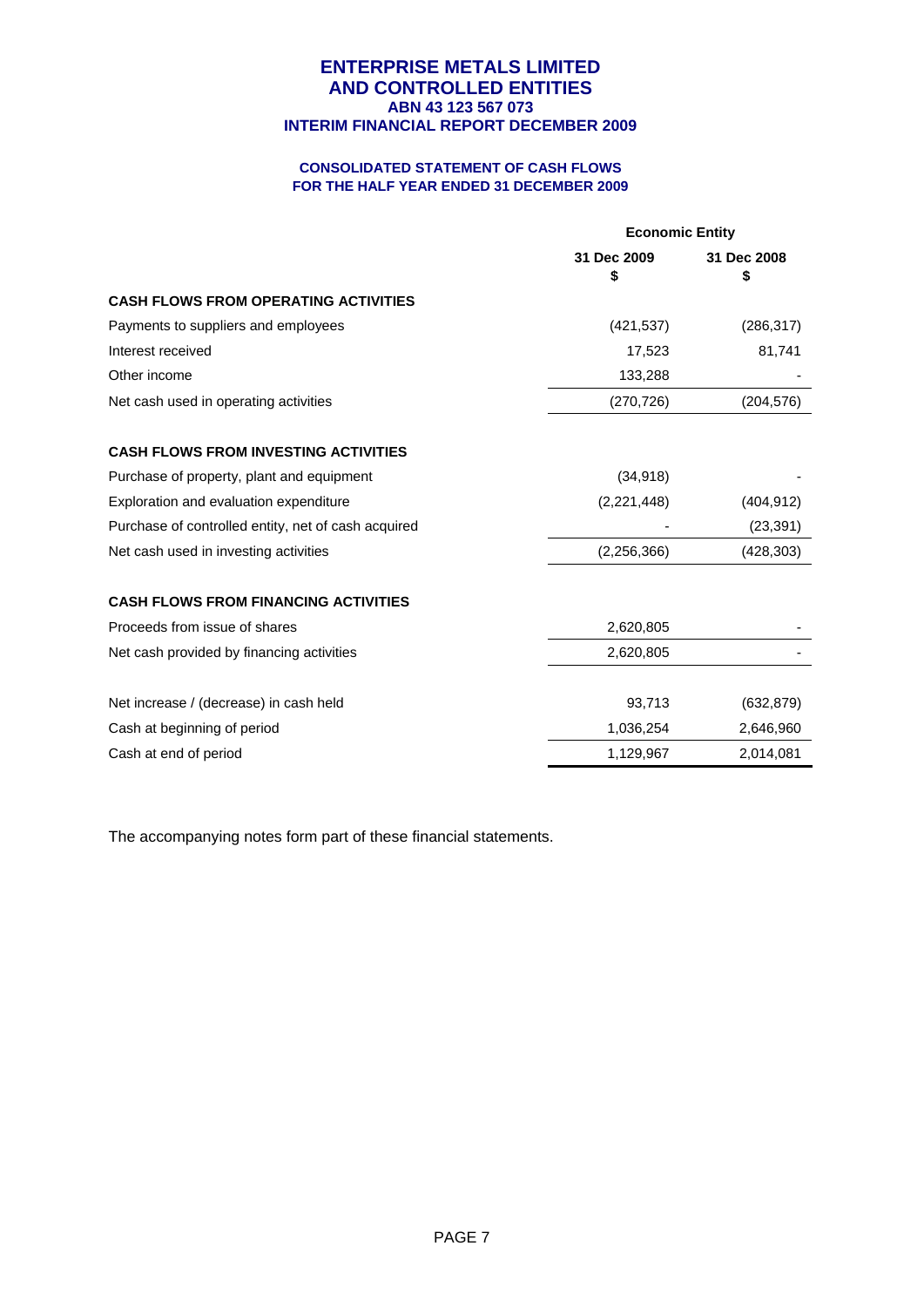#### **NOTES TO THE FINANCIAL STATEMENTS FOR THE HALF-YEAR ENDED 31 DECEMBER 2009**

#### **NOTE 1: BASIS OF PREPARATION OF INTERIM REPORT**

The half-year consolidated financial statements are a general purpose financial report prepared in accordance with the requirements of the *Corporations Act 2001* and Accounting Standard AASB 134: Interim Financial Reporting. Compliance with Australian Accounting Standards ensures that the financial statements and notes also comply with International Financial Reporting Standards.

This interim financial report is intended to provide users with an update on the latest annual financial statements of Enterprise Metals Limited and its controlled entities. As such, it does not contain information that represents relatively insignificant changes occurring during the half-year within the Group. It is therefore recommended that this financial report be read in conjunction with the annual financial report for the year ended 30 June 2009 and any public announcements made by Enterprise Metals Limited and its controlled entities during the half-year in accordance with continuous disclosure requirements arising under the Corporations Act 2001.

The half-year report has been prepared on an accruals basis and is based on historical costs modified by the revaluation of selected non-current assets, financial assets and financial liabilities for which the fair value basis of accounting has been applied.

The same accounting policies and methods of computation have been followed in this interim financial report as were applied in the most recent annual financial statements except for the adoption of the following new and revised Accounting Standards. The half-year report does not include full disclosures of the type normally included in an annual financial report.

#### *Going Concern*

The financial statements have been prepared on the going concern basis. As at 31 December 2009 the Group had net assets of \$13,365,782, including \$1,129,967 in cash and cash equivalents, and it continues to incur some expenditure on its exploration tenements drawing on its cash balances. The major source of liquidity for future exploration activities are traditionally the capital markets, but these have tightened during the recent international economic crisis. Positive exploration and development results will be a key factor in the Group's ability to attract funding and meet its financial commitments in future. The Directors remain confident that the Company will be successful in additional fund raising activities and have accordingly prepared the financial report on a going concern basis.

#### **Accounting Standards not Previously Applied**

The Group has adopted the following new and revised Australian Accounting Standards issued by the AASB which are mandatory to apply to the current interim period. Disclosures required by these Standards that are deemed material have been included in this financial report on the basis that they represent a significant change in information from that previously made available.

#### *Presentation of Financial Statements*

AASB 101 prescribes the contents and structure of the financial statements. Changes reflected in this financial report include:

- the replacement of Income Statement with Statement of Comprehensive Income. Items of income and expense not recognised in profit or loss are now disclosed as components of 'other comprehensive income'. In this regard, such items are no longer reflected as equity movements in the Statement of Changes in Equity;
- the adoption of the separate income statement/single statement approach to the presentation of the Statement of Comprehensive Income;
- other financial statements are renamed in accordance with the Standard.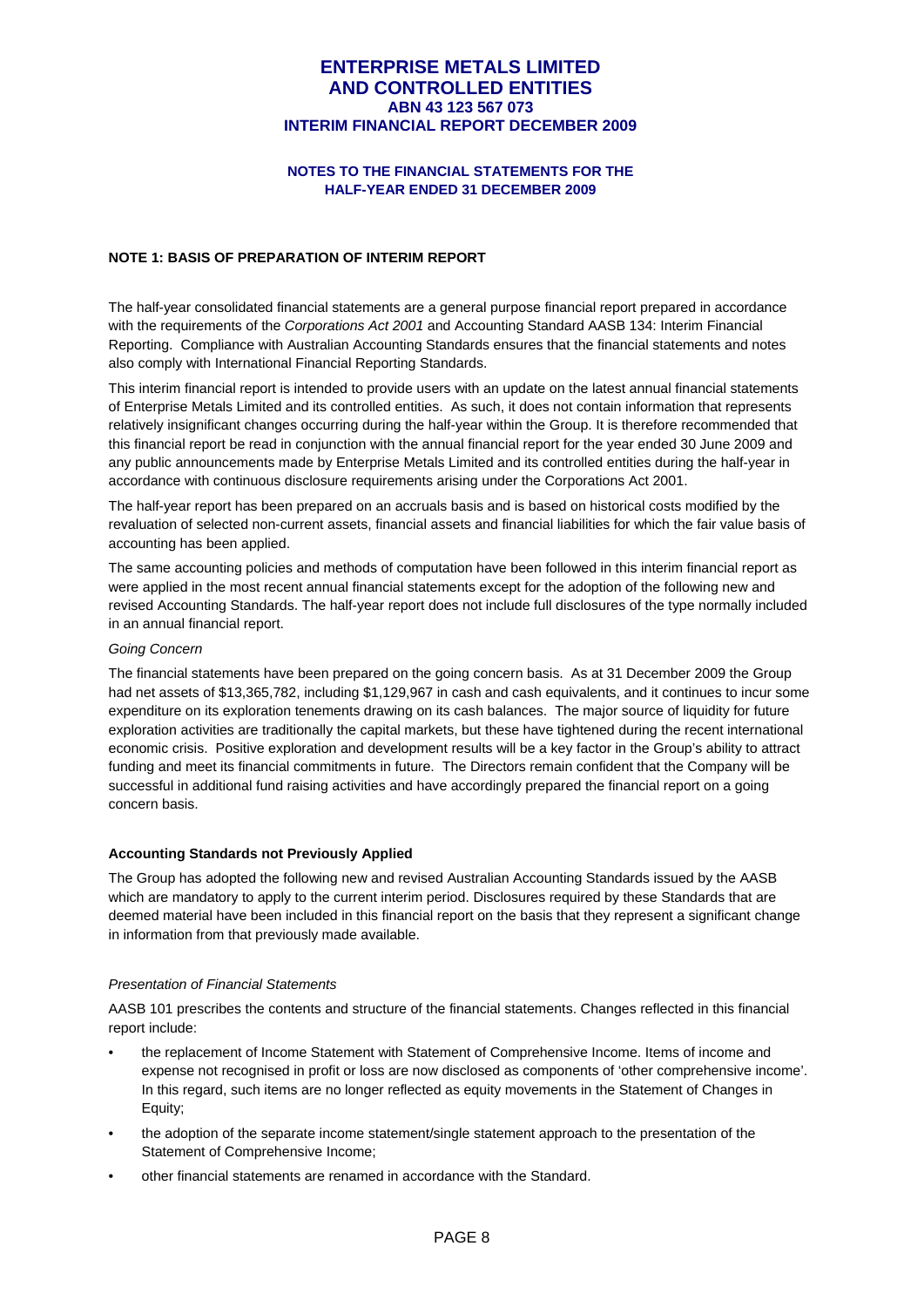## **NOTES TO THE FINANCIAL STATEMENTS FOR THE HALF-YEAR ENDED 31 DECEMBER 2009**

#### **NOTE 1: BASIS OF PREPARATION OF INTERIM REPORT**

#### *Operating Segments*

From 1 January 2009, operating segments are identified and segment information disclosed on the basis of internal reports that are regularly provided to, or reviewed by, the Group's chief operating decision maker which, for the Group, is the board of directors. In this regard, such information is provided using different measures to those used in preparing the Statement of Comprehensive Income and Statement of Financial Position.

#### **NOTE 2: SEGMENT REPORTING**

The Group has identified its operating segments based on the internal reports that are reviewed and used by the Board of Directors (chief operating decision makers) in assessing performance and allocating resources.

During the period the group operated in one business segment - mineral exploration and development in one geographical area - in Western Australia. The mineral assets held via outright ownership or joint venture are considered one business segment, and the minerals currently targeted include gold, copper and other base metals in Western Australia.

## **NOTE 3: ISSUED CAPITAL**

| <b>Ordinary Shares</b>                     | S          | No.        |
|--------------------------------------------|------------|------------|
| At 1 July 2009                             | 11,210,098 | 75,876,500 |
| Other shares issued during the period      | 2,282,762  | 15,209,743 |
| Options exercised during the period        | 481.944    | 1.927.777  |
| Transactions costs relating to share issue | (143,901)  | ٠          |
| At 31 December 2009                        | 13,830,903 | 93,014,020 |

| <b>Options</b>                      | <b>Exercise Price</b> | <b>Expiry Date</b> | No.         |
|-------------------------------------|-----------------------|--------------------|-------------|
| At 1 July 2009                      | 25 cents              | 31 Dec 2009        | 2,000,000   |
| At 1 July 2009                      | 25 cents              | 22 Nov 2012        | 3,000,000   |
| At 1 July 2009                      | 50 cents              | 30 June 2013       | 2,500,000   |
| Options issued during the period    | 25 cents              | 20 Jun 2012        | 16,209,743  |
| Options exercised during the period | 25 cents              | 31 Dec 2009        | (1,000,000) |
| Options exercised during the period | 25 cents              | 20 Jun 2012        | (927,777)   |
| Options expired during the period   | 25 cents              | 31 Dec 2009        | (1,000,000) |
| At 31 December 2009                 |                       |                    | 20,781,966  |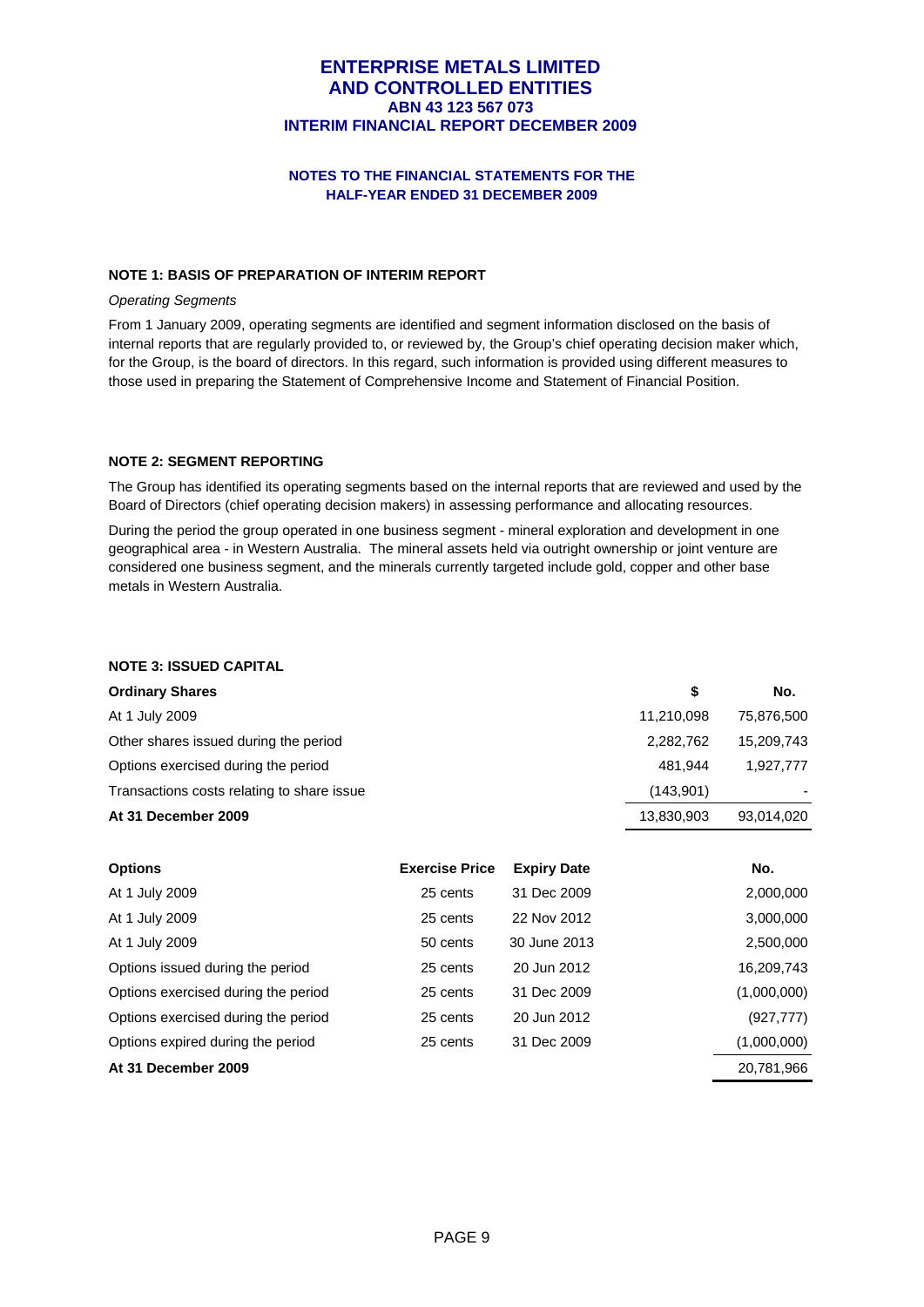## **NOTES TO THE FINANCIAL STATEMENTS FOR THE HALF-YEAR ENDED 31 DECEMBER 2009**

#### **NOTE 4: CONTINGENT LIABILITIES**

There has been no change in contingent liabilities since the last annual reporting date.

## **NOTE 5: RELATED PARTY TRANSACTIONS**

During the half year the Company paid \$738,941 to XServ, a company in which Dermot Ryan, Managing Director has an interest. At 31 December 2009, \$116,885 of this amount was owed to this company.

During the half year the Company paid \$1,421 to Phillip Hoff Taxation Consultant, a significant shareholder of Enterprise Metals Limited. At 31 December 2009, nil was owed to this company.

There were no other related party transactions.

#### **NOTE 6: CAPITAL COMMITMENTS**

|                                                    | <b>Exploration</b><br><b>Tenements</b> | <b>Total</b> |
|----------------------------------------------------|----------------------------------------|--------------|
| Capital expenditure commitments contracted for:    | \$                                     | \$           |
| Granted tenements minimum expenditure requirements |                                        |              |
| Payable:                                           |                                        |              |
| - not later than 12 months                         | 787,577                                | 787,577      |
| - between 12 months and 5 years                    | 2,033,491                              | 2,033,491    |
| - greater than 5 years                             |                                        |              |
|                                                    | 2,821,068                              | 2,821,068    |

## **NOTE 7: OPERATING LEASE COMMITMENTS**

Non-cancellable operating leases contracted for but not capitalised in the financial statements:

Office lease to 31 October 2010, and Workshop lease to 30 September 2013.

| Payable:                        | 31 December 2009 | <b>30 June 2009</b> |
|---------------------------------|------------------|---------------------|
| - not later than 12 months      | \$132,206        | \$32,070            |
| - between 12 months and 5 years | \$39,297         |                     |
|                                 | \$171.503        | \$32,070            |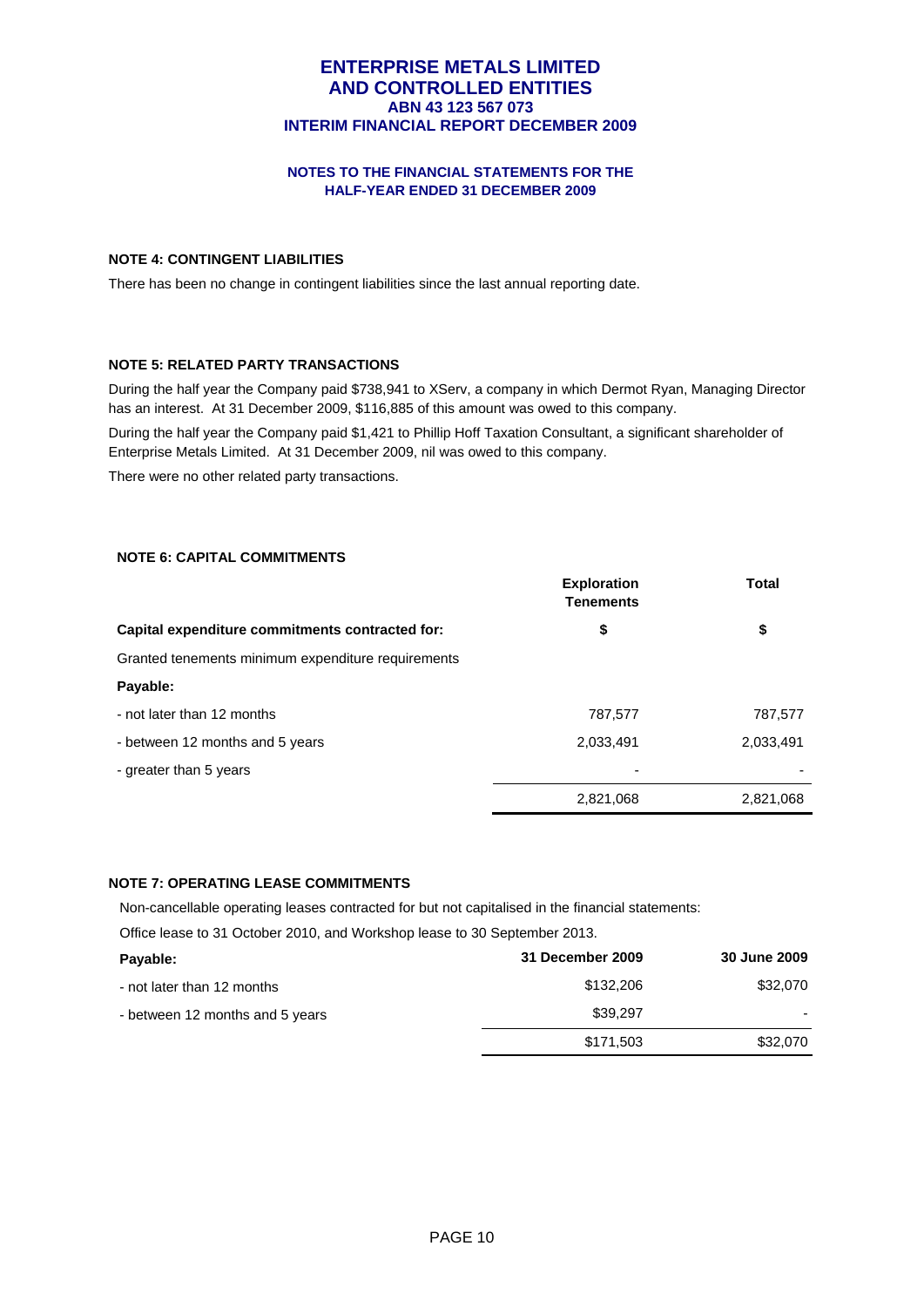## **NOTES TO THE FINANCIAL STATEMENTS FOR THE HALF-YEAR ENDED 31 DECEMBER 2009**

## **NOTE 8: EVENTS SUBSEQUENT TO REPORTING DATE**

On 20 January 2001 the Company announced it had entered into an Agreement to acquire 100% of the issued shares in Amiable Holdings Pty Ltd, whose main asset is the Byro Uranium Project. The acquisition cost is \$50,000 cash, 1,500,000 fully paid shares in the Company and a gross royalty of 1.5%.

On 3 February 2010, the Company announced it had secured options to acquire the Cunderdin Iron project and an 85% interest in the Burgess iron project. The exercise price to acquire the Cunderdin Project is \$10,000 and 3,000,000 fully paid shares in the Company. The exercise price to acquire the Burgess Project is \$100,000 and 2,000,000 fully paid shares in the Company.

On 3 February 2010, the Company announced it was offering shareholders the opportunity to participate in the Company Share Purchase plan at a price of 20 cents per Share. The plan raised \$1,511,364 with the allotment of 7,556,820 Shares.

On 16 February 2010, the Company announced it had acquired the Cunderdin Iron Project for the Consideration detailed above.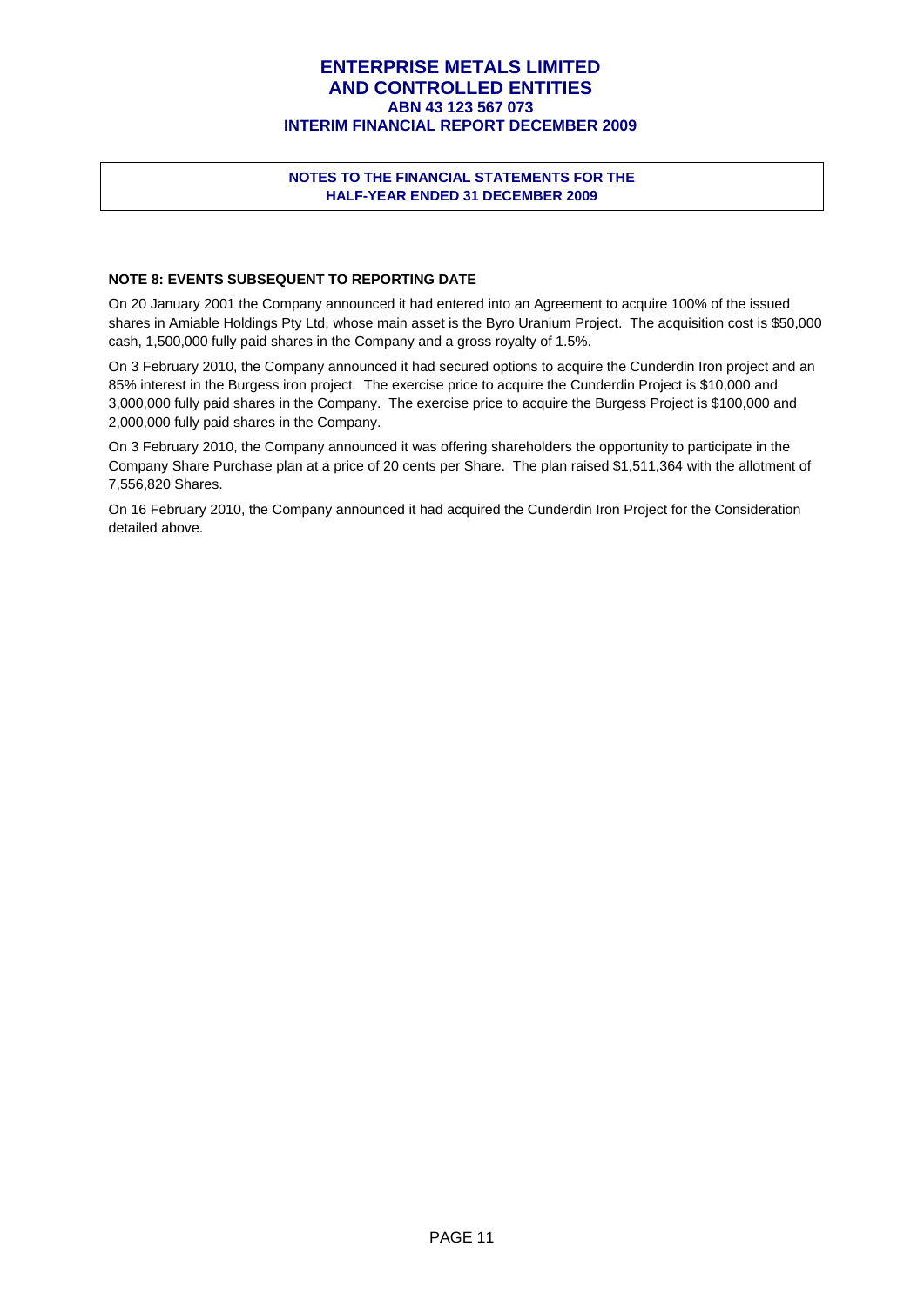## **DIRECTORS' DECLARATION**

The directors of the Company declare that:

- 1. The financial statements and notes, as set out on pages 4-11:
	- a. comply with Accounting Standard AASB 134: Interim Financial Reporting and the Corporations Act 2001; and
	- b. give a true and fair view of the consolidated entity's financial position as at 31 December 2009 and of its performance for the half year ended on that date.
- 2. In the directors' opinion there are reasonable grounds to believe that the Company will be able to pay its debts as and when they become due and payable.

This declaration is made in accordance with a resolution of the Board of Directors.

Director

 **Paul Larsen** 

Dated this 12<sup>th</sup> Day of March 2010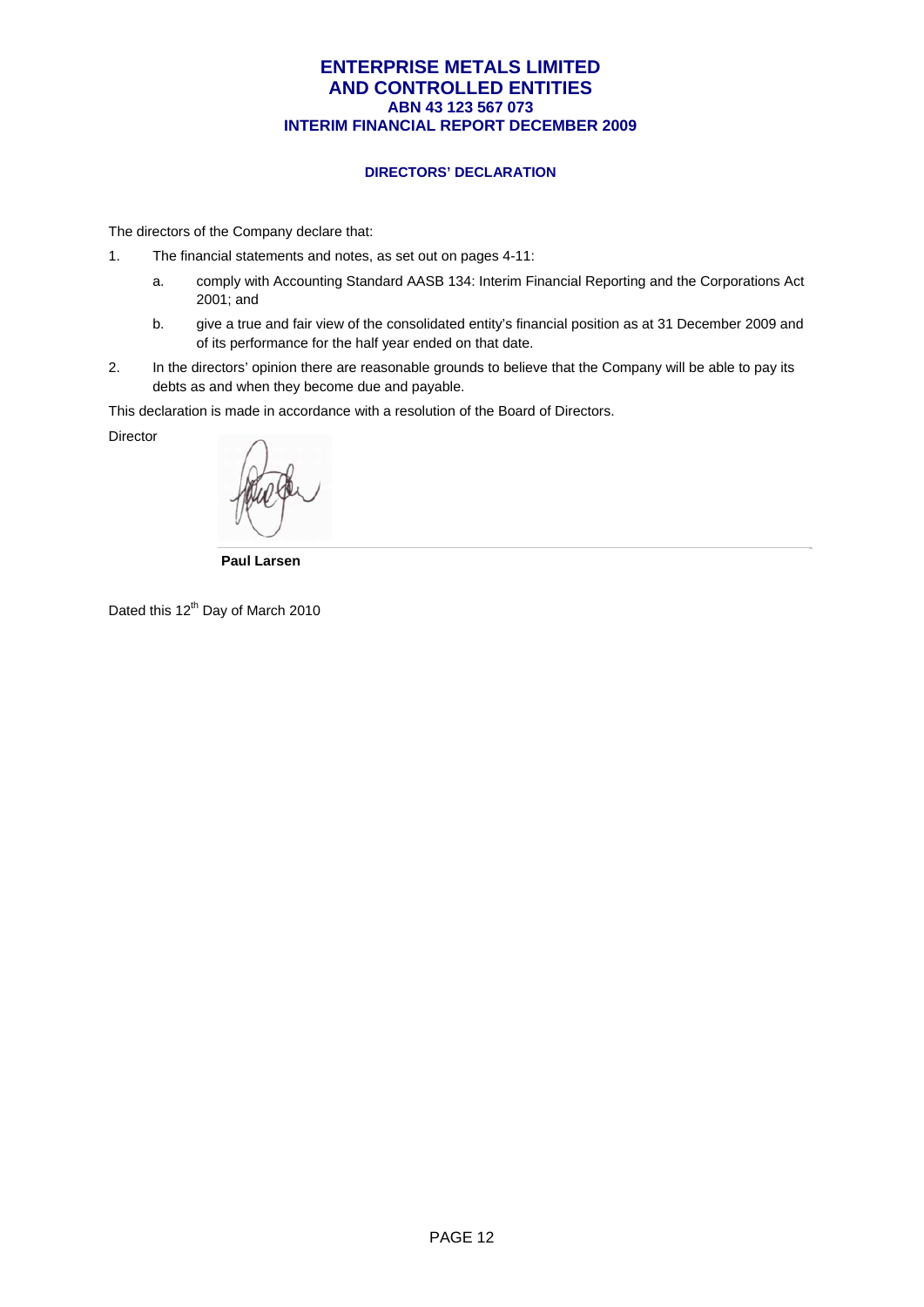

10 Kings Park Road West Perth WA 6005 PO BOX 570 West Perth WA 6872

T +61 8 9480 2000 F +61 8 9322 7787 E admin@gtwa.com.au W www.grantthornton.com.au

# Independent Auditor's Review Report To the Members of Enterprise Metals Limited

We have reviewed the accompanying half-year financial report of Enterprise Metals Limited ('Company'), which comprises the consolidated financial statements being the statement of financial position as at 31 December 2009, and the statement of comprehensive income, statement of changes in equity and statement of cash flows for the half-year ended on that date, a statement of accounting policies, other selected explanatory notes and the directors' declaration of the consolidated entity, comprising both the Company and the entities it controlled at the half-year's end or from time to time during the half-year.

#### Directors' responsibility for the half-year financial report

The directors of the Company are responsible for the preparation and fair presentation of the half-year financial report in accordance with Australian Accounting Standards (including the Australian Accounting Interpretations) and the Corporations Act 2001. This responsibility includes establishing and maintaining internal controls relevant to the preparation and fair presentation of the half-year financial report that is free from material misstatement, whether due to fraud or error; selecting and applying appropriate accounting policies; and making accounting estimates that are reasonable in the circumstances.

#### Auditor's responsibility

Our responsibility is to express a conclusion on the consolidated half-year financial report based on our review. We conducted our review in accordance with the Auditing Standard on Review Engagements ASRE 2410: Review of Interim and Other Financial Reports Performed by the Independent Auditor of the Entity, in order to state whether, on the basis of the procedures described, we have become aware of any matter that makes us believe that the financial report is not in accordance with the Corporations Act 2001 including giving a true and fair view of the consolidated entity's financial position as at 31 December 2009 and its performance for the half-year ended on that date; and complying with Accounting Standard AASB 134: Interim Financial Reporting and the Corporations Regulations 2001. As the auditor of Enterprise Metals Limited, ASRE 2410 requires that we comply with the ethical requirements relevant to the audit of the annual financial report.

A review of a half-year financial report consists of making enquiries, primarily of persons responsible for financial and accounting matters, and applying analytical and other review procedures. A review is substantially less in scope than an audit conducted in accordance

Grant Thornton Audit Pty Ltd ACN 130 913 594, a subsidiary or related entity of Grant Thornton Australia Limited ABN 41 127 556 389.

Grant Thornton Australia Limited is a member firm within Grant Thornton International Ltd. Grant Thornton International Ltd and the member firms are not a worldwide partnership. Grant Thornton Australia Limited, together with its subsidiaries and related entities, delivers its services independently in Australia. Liability limited by a scheme approved under Professional Standards Legislation.